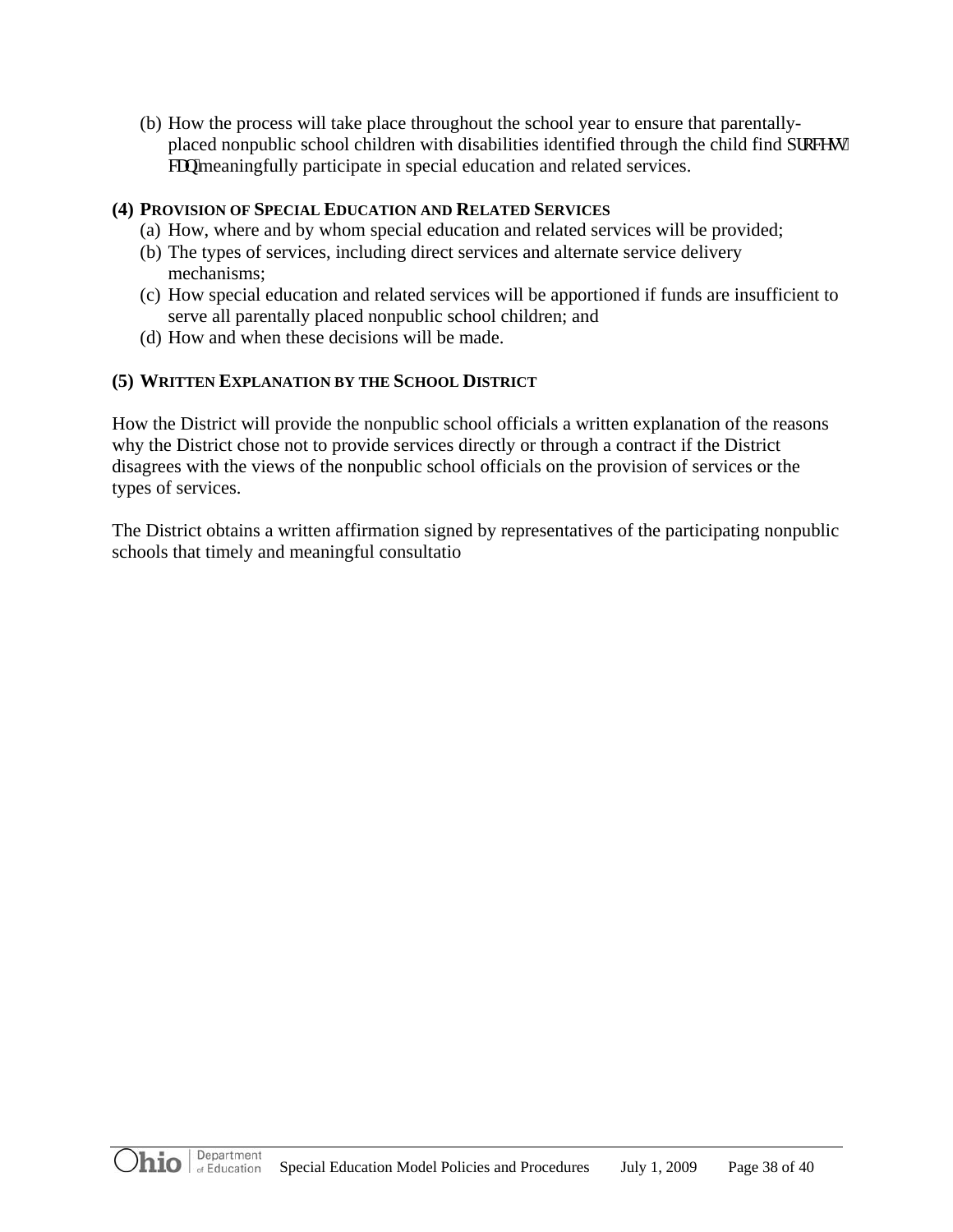nonpublic schools within the District's geographic boundaries. The District makes these decisions after consultation with nonpublic school representatives and parents of parentally placed nonpublic school children and through meetings to develop, review and revise services plans. A child with a disability attending a nonpublic school does not have an individual right to receive some or all of the special education and related services that the child would receive if enrolled in a public school.

# **E. EQUITABLE SERVICES PROVIDED**

# **(1) THE SERVICES PLAN**

- (a) The District, whether or not it is the child's school district of residence, convenes the services plan meeting, conference call, or video conference for each eligible child who will receive special education and any related services for children who attend nonpublic schools located within the District's geographical boundaries.
- (b) The District determines required participants at the services meeting.
- (c) The District ensures that a nonpublic school representative participates in the development or revision of the services plan.
- (d) The District conducts a meeting, conference call, or video conference at least annually to review and revise, if appropriate, each child's services plan.
- (e) The District uses the ODE required Services Plan PR-09 form for individually developing a services plan for each participating child that describes the specific special education and related services that the District will provide to the child. Parentally placed nonpublic school children with disabilities may receive a different amount of services than children with disabilities enrolled in the District.

# **(2) PROVISION AND LOCATION OF SERVICES**

- (a) District personnel provide services to parentally placed nonpublic school children who attend nonpublic schools located within the District's geographical boundaries or the District provides services through a contract with an individual, association, agency, organization or other entity.
- (b) The District ensures that special education and related services, including materials and equipment, provided to parentally placed nonpublic school children with disabilities are secular, neutral and non-ideological.
- (c) The District, in consultation with the nonpublic school, will determine where services will be provided. Services may be provided on or off the premises of the nonpublic school. The District may provide services at the nonpublic school with the permission of that school.

# **(3) TRANSPORTATION**

- (a) The District provides transportation to parentally placed nonpublic school children with disabilities who attend nonpublic schools located within the District's geographical boundaries if the services being provided under IDEA are being delivered at a location other than the nonpublic school the child is attending. The District provides transportation:
	- (1) From the child's nonpublic school or the child's home to the site other than the nonpublic school; and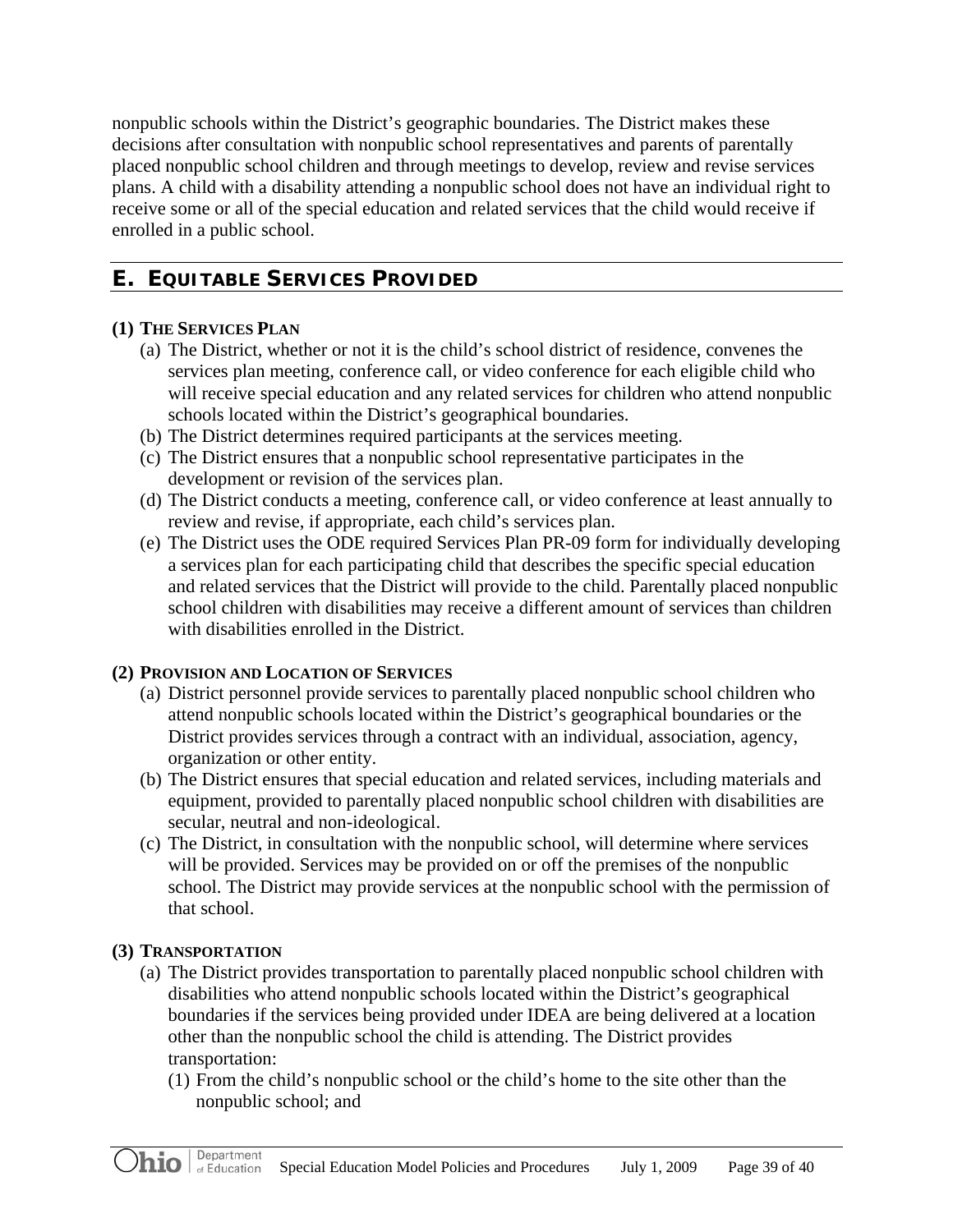- (2) From the service site to the nonpublic school or to the child' home depending on the timing of the services;
- (b) The District may include the cost of transportation to special education and related services that are being delivered at a location other than the nonpublic school in calculating whether it has met the requirements of spending a proportionate amount of federal funds that it receives to serve children with disabilities; and
- (c) The District provides transportation to all children, with and without disabilities, who reside within the District and who are parentally placed in chartered nonpublic schools following the requirements in ORC 3327.01.

# **F. DUE PROCESS COMPLAINTS AND COMPLAINTS TO ODE**

Due process rights do not apply to the provision of special education and related services the District has agreed to provide through a services plan. However, the parents of a child with a suspected disability, or a child identified as having a disability, who is enrolled in a nonpublic school, have the right to file a due process complaint against the District where the nonpublic school is located regarding that District's failure to meet the child find requirements, including location, identification, evaluation and reevaluation of the child.

If the District receives a due process complaint requesting a due process hearing from the parents of parentally placed nonpublic school child, the District follows the procedures that apply to other due process complaints.

The parents of a child with a disability, who has been unilaterally placed in a nonpublic school, have the right to file a formal written complaint with ODE-OEC regarding a number of different issues, which are listed in 3301-51-08(L)(3) of the Operating Standards.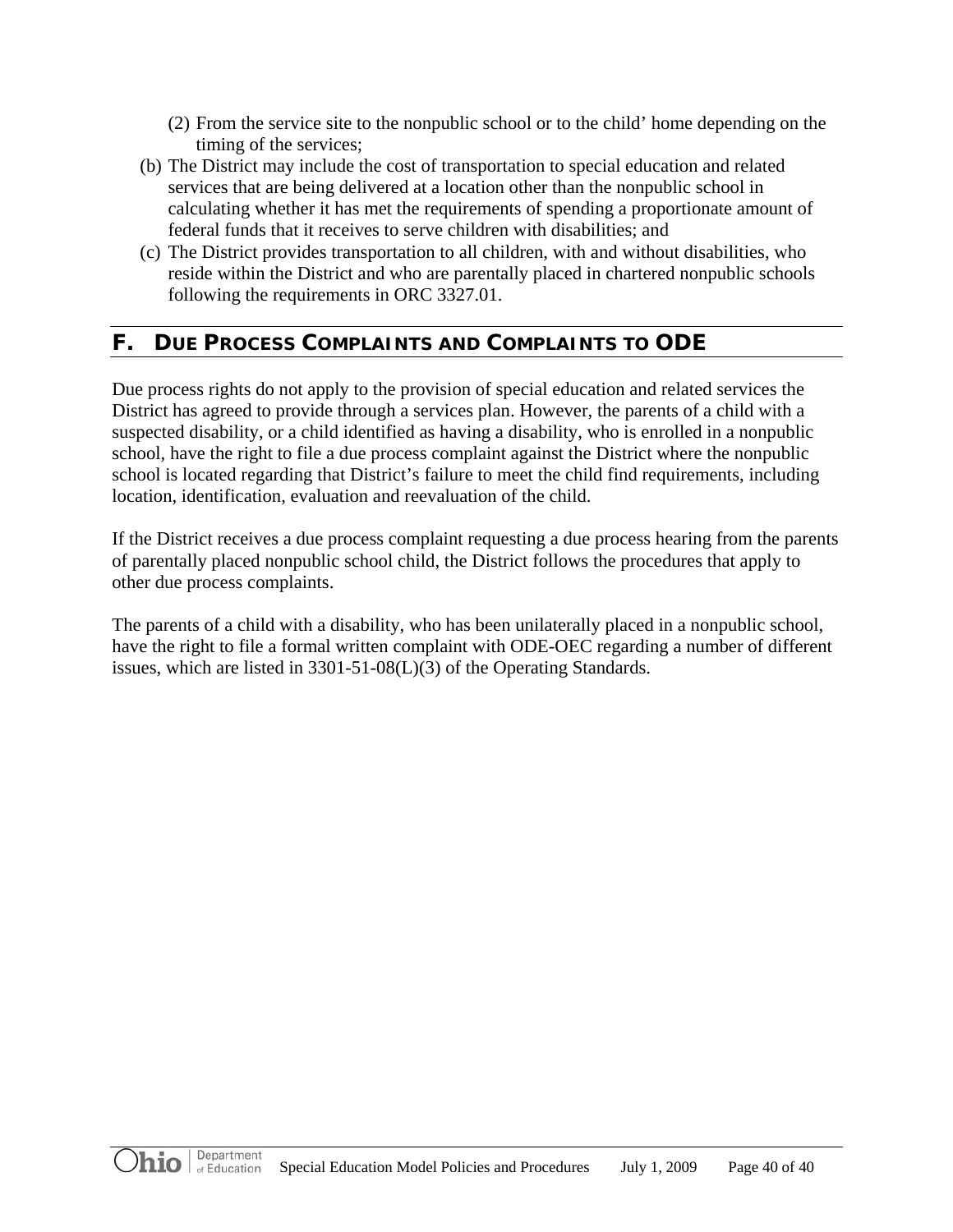# APPENDIX A

# **When to Provide**

# **Prior Written Notice, Informed Consent and Procedural Safeguards Notice (***Whose IDEA Is This?)*

| <b>Steps in the Special Education</b><br><b>Process</b>                                                           | <b>Action Required</b>                                                                                     |                                                                                                                        |                                  |
|-------------------------------------------------------------------------------------------------------------------|------------------------------------------------------------------------------------------------------------|------------------------------------------------------------------------------------------------------------------------|----------------------------------|
|                                                                                                                   | <b>Notification</b><br>or                                                                                  | <b>Prior Written Notice to</b>                                                                                         | Whose<br><b>IDEA Is</b>          |
|                                                                                                                   | <b>Informed Consent</b>                                                                                    | <b>Parents PR-01</b>                                                                                                   | This?                            |
| 1. Procedural safeguards must be provided<br>to the parents once a year                                           |                                                                                                            |                                                                                                                        | X.                               |
| 2. Procedural safeguards must be provided<br>upon request of the parents                                          |                                                                                                            |                                                                                                                        | X                                |
| 3. Initial referral for a suspected disability                                                                    |                                                                                                            | X                                                                                                                      | X                                |
| 4. Initial evaluation                                                                                             | Informed consent<br>(Parent Consent for<br>Evaluation PR-04 form)                                          | X                                                                                                                      |                                  |
| 5. Eligibility determination                                                                                      |                                                                                                            | X                                                                                                                      |                                  |
| 6. IEP meeting                                                                                                    | Notification<br>(Parent Invitation to<br>Meeting PR-02 form)                                               | Provide after an IEP, if<br>parents do not agree or do<br>not attend the meeting                                       |                                  |
| 7. Reevaluation with assessments<br>conducted                                                                     | Informed consent (Parent Consent for<br>Evaluation PR-04 form)                                             | Provide before, and after if<br>parents do not agree or<br>disability category changes                                 |                                  |
| 8. Reevaluation without further assessments<br>conducted                                                          | Notification                                                                                               | May use this form to notify<br>before, and provide after, if<br>parents do not agree or<br>disability category changes |                                  |
| 9. No reevaluation conducted                                                                                      |                                                                                                            | X                                                                                                                      |                                  |
| 10. Transfers from out of state and out of<br>district                                                            | Informed consent<br>(Parent Consent for<br>Evaluation PR-04 form)<br>(If an evaluation is to be conducted) | Provide only after an IEP, if<br>parents do not agree                                                                  | If moved<br>from out of<br>state |
| 11. Change of placement                                                                                           | Informed consent<br>(IEP PR-07 form)                                                                       | Provide only after an IEP, if<br>parents do not agree                                                                  |                                  |
| 12. Change in the type and amount of<br>services                                                                  |                                                                                                            | Provide only after an IEP, if<br>parents do not agree                                                                  |                                  |
| 13. Exit from special education                                                                                   | Notification<br>(Summary of performance if graduating<br>or aging out of special education)                | X                                                                                                                      |                                  |
| 14. District refuses services requested by<br>parents                                                             |                                                                                                            | X                                                                                                                      |                                  |
| 15. District proposes/refuses to change<br>disability category                                                    |                                                                                                            | X                                                                                                                      |                                  |
| 16. Releasing personally identifiable<br>information                                                              | Informed consent<br>(written consent)                                                                      |                                                                                                                        |                                  |
| 17. Destruction of personally identifiable<br>information                                                         | Notification prior to<br>destruction                                                                       |                                                                                                                        |                                  |
| 18. Transfer of parental rights                                                                                   | Statement included in IEP PR-07 form                                                                       |                                                                                                                        | X                                |
| 19. Upon receipt of the first due process<br>complaint or upon receipt of first state<br>complaint in school year |                                                                                                            |                                                                                                                        | Χ                                |
| 20. Disciplinary change in placement                                                                              |                                                                                                            | X                                                                                                                      | X                                |
| 21. Revocation of consent                                                                                         |                                                                                                            | X                                                                                                                      |                                  |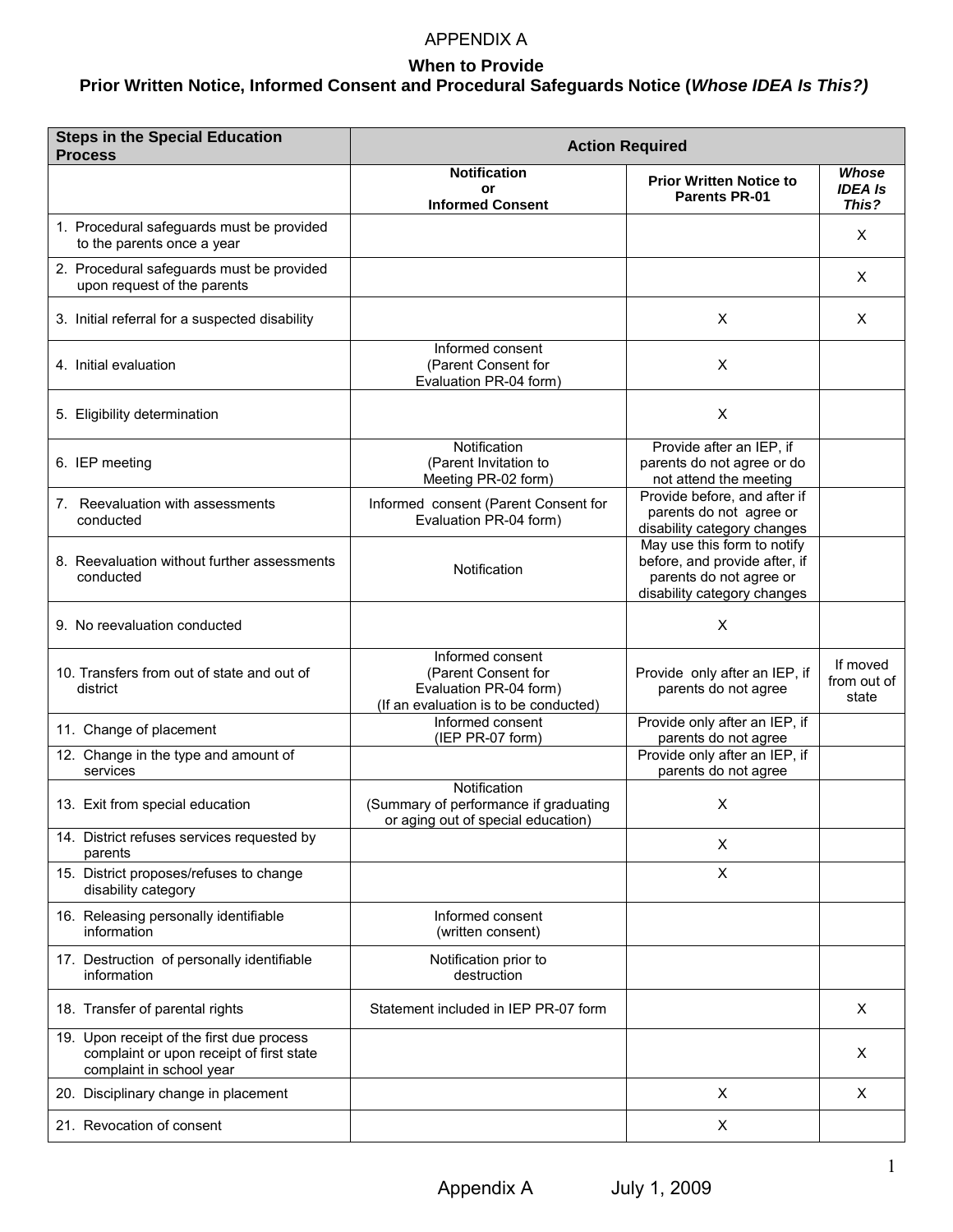**Prior Written Notice, Informed Consent and Procedural Safeguards Notice** *(Whose IDEA Is This?)* 

# **1. Procedural safeguards must be provided to the parents once a year.**

The school district must give a copy of the **procedural safeguards notice** *(Whose IDEA Is This?)* to the parents at least once a year, except as noted below:

- Upon initial referral or the parents request for evaluation;
- Upon request by the parents;
- Upon receipt of the first due process complaint or state complaint in a school year; and
- Upon a change in placement for disciplinary action.

# **2. Procedural safeguards must be provided upon request of the parents.**

The school district must give a copy of the **procedural safeguards notice** *(Whose IDEA Is This?)* to the parents whenever the parents request.

# **3. Initial referral for a suspected disability**

On the date of the referral, the district must provide the parents with a copy of the **procedural safeguards notice (***Whose IDEA Is This?).* For a parental referral, the date of referral is the date that the district received either the verbal or written request from the parents to conduct an evaluation. For a district referral, the date of referral is the date that the screening or review team decided an evaluation should be conducted. See Evaluation - 6.2 Request and Referral for Initial Evaluation. Within 30 days of the date of initial referral by the parents for a suspected disability, the district must provide the **Prior Written Notice to Parents PR-01** form to the parents if the district does not suspect a disability.

# **4. Initial evaluation**

Within 30 days of the date of initial referral by the parents for a suspected disability, the district must provide the **Prior Written Notice PR-01** form to the parents and receive written, **informed consent** (**Parent Consent for Evaluation PR-04** form**)** from the parents prior to conducting any assessments as part of an initial evaluation. A description of any evaluation procedures the district proposes to conduct must also be provided to the parents. (If the notice relates to an action proposed by the district that also requires parental consent, the district may give notice at the same time it requires parental consent.)

# **5. Eligibility determination**

If the evaluation team determines that a child is not eligible for special education and related services the district will provide the parents the **Prior Written Notice to Parents PR-01** form once this determination is made. If the evaluation team determines that a child is eligible for special education and related services, see Item number 6, IEP Meeting.

# **6. IEP Meeting**

The district must use the required **Parent Invitation PR-02** form to notify and invite the parents to an IEP meeting. Districts must take steps to ensure that one or both parents are present at each IEP meeting or are afforded the opportunity to participate. This requires that the district:

- Notify the parents of the IEP meeting early enough to ensure that they have an opportunity to attend; and
- Schedule the meeting at a mutually agreed upon time and place.

 A district must provide the **Prior Written Notice to Parents PR-01** form after an IEP meeting, if the parents do not agree with the IEP or any portion of the IEP or do not attend the meeting.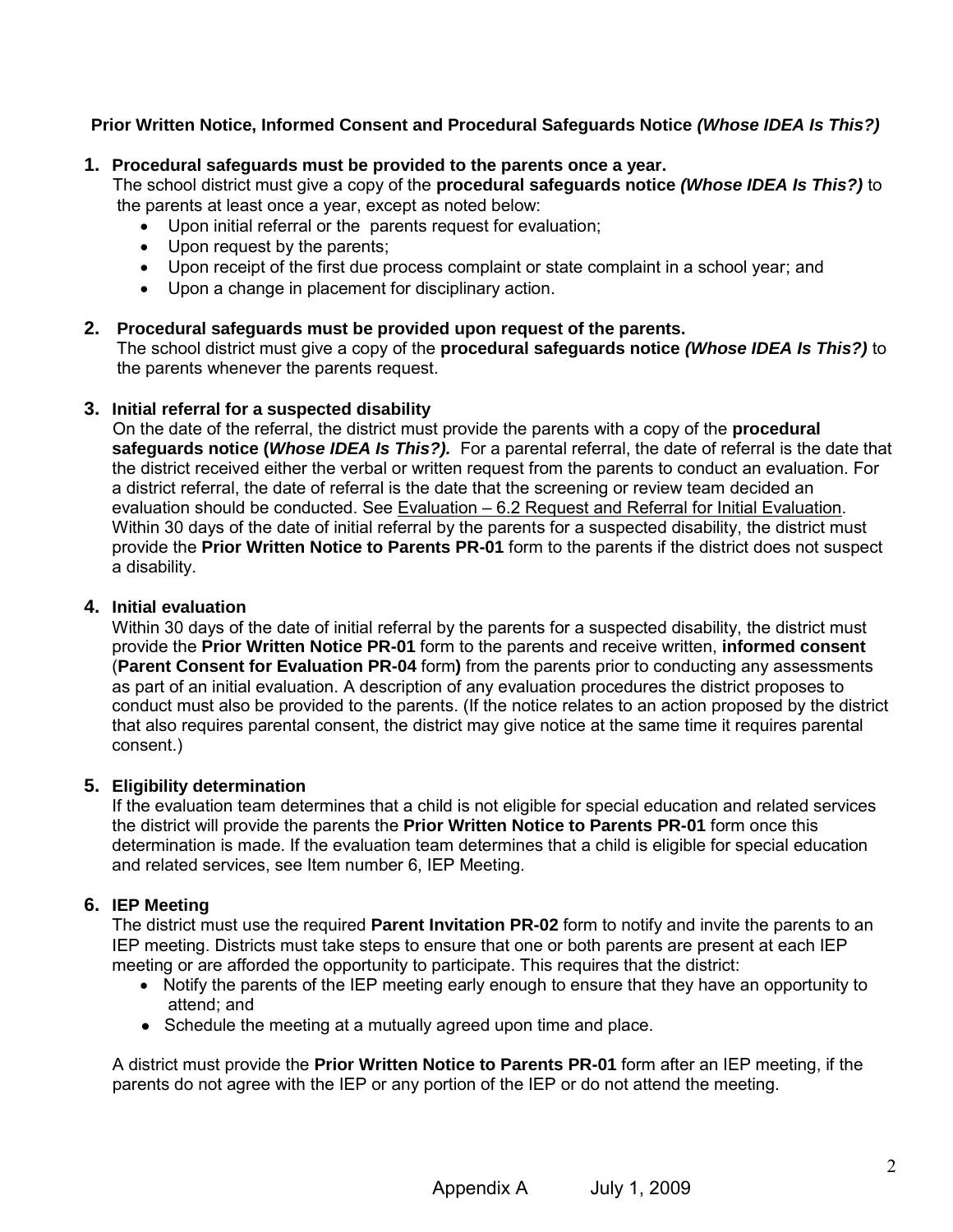A district must provide **prior written notice** to the parents and receive **written, informed consent** from the parents before the initial placement of a child in special education. The **IEP PR-07** form serves as prior written notice unless the parents disagree with the IEP. Written informed consent to initiate special education and related services is provided through the parents' signature on the IEP form.

#### **7. Reevaluation with assessments conducted**

A district must provide the **Prior Written Notice to Parents PR-01** form and obtain **informed parental consent (Parent Consent for Evaluation PR-05** form**)** before conducting any tests or assessments as part of a reevaluation of a child with disabilities, unless the district has provided notice and the parents have failed to respond to reasonable attempts to obtain consent.

The district must provide the **Prior Written Notice to Parents PR-01** form after the reevaluation is completed, if the parents disagree with the reevaluation or the reevaluation results in a change in the child's disability category.

#### **8. Reevaluation without further assessments conducted**

If the evaluation team determines that no additional data are needed to determine that the child continues to be a child with a disability and to determine the child's educational needs, the evaluation team must notify the child's parents. The notification that no further assessments are necessary must include:

- The team's determination and the reasons for the determination; and
- The parents' right to request an assessment to determine whether the child continues to be a child with a disability and to determine the child's educational needs.

The **Prior Written Notice to Parents PR-01** form may be used for this notification as long as it includes the information listed directly above.

The district must provide the **Prior Written Notice to Parents PR-01** form after the reevaluation is completed, if the parents disagree with the reevaluation or the reevaluation results in a change in the child's disability category.

# **9. No reevaluation conducted**

 If the IEP team, including the parents, agrees that a reevaluation of a child is unnecessary, the district must provide the **Prior Written Notice to Parents PR-01** form.

#### **10. Transfers from out of state and out of district**

Upon the enrollment of a child with an existing IEP from another district or state, the district must convene the IEP team and determine if the team will accept the existing IEP or change the existing IEP. IIf the parents disagree with the IEP team on the IEP that will be implemented by the district, the **Prior Written Notice to Parents PR-01** form must be provided to the parents. See [IEP – 7.1 General.](http://edresourcesohio.org/ogdse/7_-_iep/7-1/document)

#### **Transfers from out of state**

If the child moved into the district from another state, the district must provide the parents with a copy of the **procedural safeguards notice (***Whose IDEA Is This?).*

If the district determines that a new evaluation is necessary for a child who transfers from out of state, the evaluation is considered an initial evaluation and the district must provide the **Prior Written Notice to Parents PR-01** form and obtain written parental consent (**Parent Consent for Evaluation PR-05**  form). See [Evaluation – 6.2 Request and Referral for Initial Evaluation.](http://edresourcesohio.org/ogdse/6_-_evaluation/6-2/document)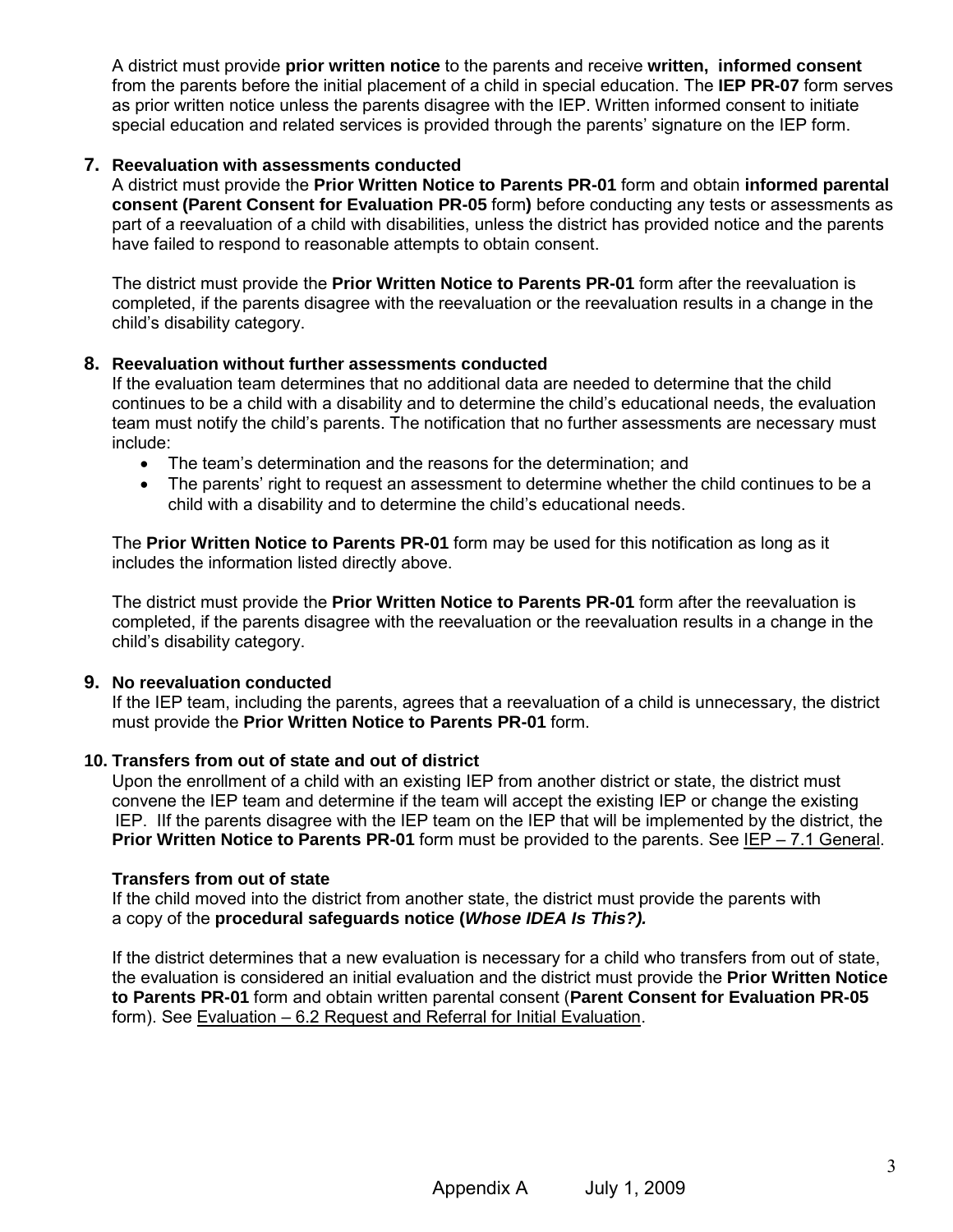# **Transfers from out of district**

If the child transfers into the district from another district in the state, the district provides the parents with a copy of the **procedural safeguards notice (***Whose IDEA Is This?)* if the sending school district had not provided the parents with a copy during the current school year.

If the IEP team refers a child who transfers from another district in the state for additional evaluation, the evaluation is considered to be a reevaluation. The district must provide the **Prior Written Notice to the Parents PR-01** form and obtain written parental consent (**Parent Consent for Evaluation PR-05** form). See [Evaluation – 6.5 Reevaluation.](http://edresourcesohio.org/ogdse/6_-_evaluation/6-5/document)

#### **11. Change of placement**

The district must provide the **Prior Written Notice to Parents PR-01** form after an IEP meeting, if the parents do not agree with the IEP team's proposed change of placement on the continuum of alternative placement options. The district may not change the child's placement until the parents consent to the proposed change of placement.

# **12. Change in the type and amount of services**

The district must provide the **Prior Written Notice to Parents PR-01 form** after an IEP meeting, if the parents do not agree with the changes in the types and amount of services being proposed. The district may then proceed to implement the IEP.

# **13. Exit from special education**

 The district must provide the **Prior Written Notice to Parents PR-01** form whenever a child exits special education. In addition, for a child whose eligibility for special education terminates because the child is graduating with a regular diploma or exceeding the age eligibility for special education, the school district must provide the child with a **summary of the child's academic achievement and functional performance**, which shall include recommendations on how to assist the child in meeting the child's postsecondary goals.

# **14. District refuses services requested by parents**

The district must provide the **Prior Written Notice to Parents PR-01** form to the parents any time the district refuses the request of the parents to provide special education and related services to the child.

# **15. District proposes/refuses to change disability category**

The district must provide the **Prior Written Notice to Parents PR-01** form to the parents any time the district proposes or refuses to change the child's disability category. The ETR and the documentation of eligibility can be considered a prior written notice if all the elements required in a prior written notice are present in the ETR and determination of eligibility.

# **16**. **Releasing personally identifiable information**

 The district must obtain **written parental consent** prior to releasing any personally identifiable information about the child to any person or agency not entitled by law to see it, and to a representative of any participating agency that is likely to be responsible for providing or paying for transition services.

# **17. Destruction of personally identifiable information**

The school district must inform the parents when personally identifiable information collected, maintained and used is no longer needed to provide educational services to the child. The information must be destroyed at the request of the parents. However, a permanent record of a child's name, address, telephone number, grades, attendance record, classes attended, grade level completed and year completed shall be maintained without time limitation. This **notification may be in writing or provided verbally**. If provided verbally, the school district should document this notification in the child's education record.